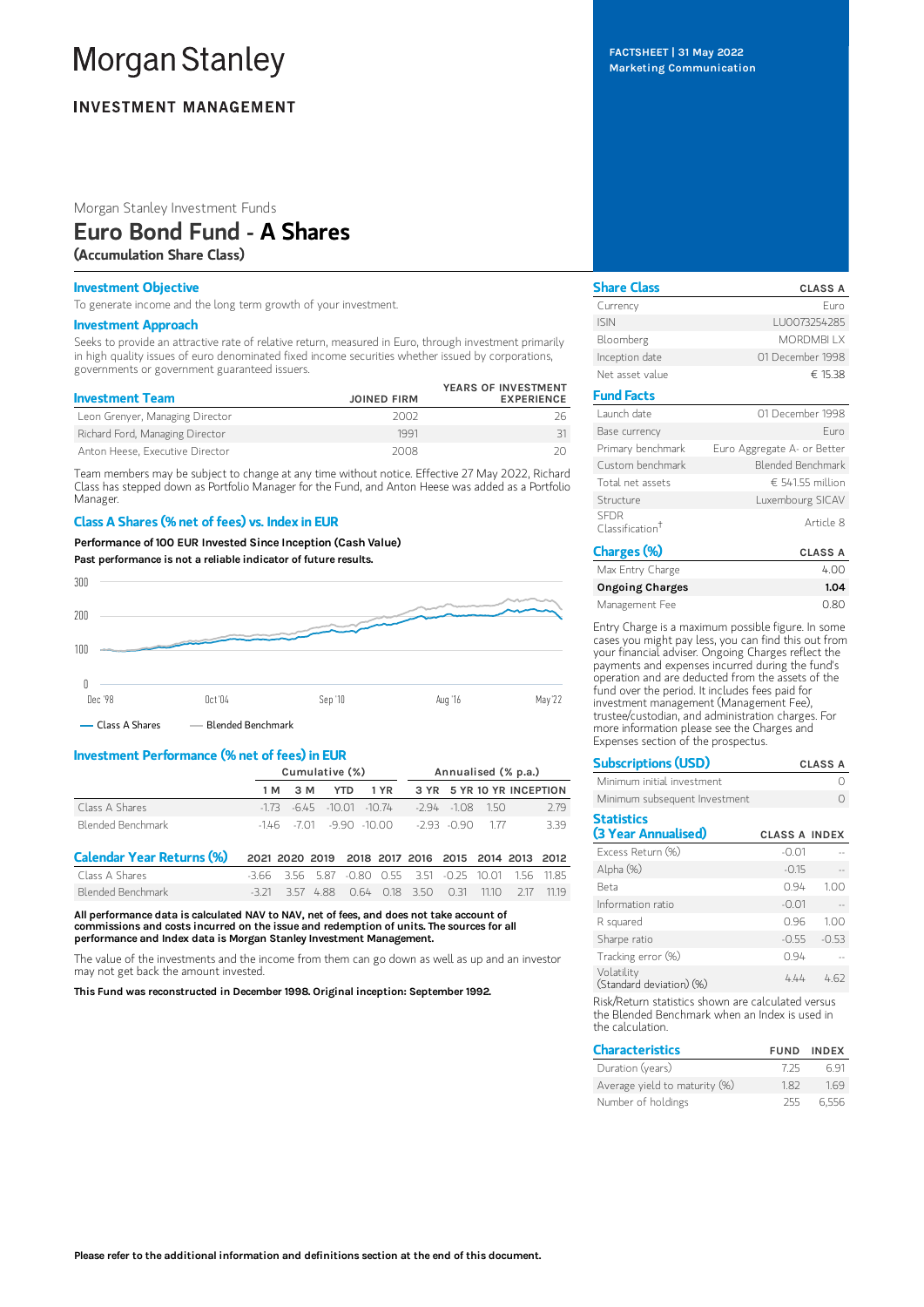# Top Countries (% of Total Net Assets)<sup>1</sup> FUND

|  | France          | 19.56         |       |
|--|-----------------|---------------|-------|
|  | Germany         | 13.57         |       |
|  | $\bullet$ Spain | 12.24         |       |
|  |                 | Supranational | 10.86 |
|  | United Kingdom  | 3.79          |       |
|  | Canada          | 3.49          |       |
|  | Netherlands     | 3.12          |       |
|  |                 | U.S.          | 3.10  |
|  | Australia       | 3.10          |       |
|  | Other           | 26.85         |       |
|  | Cash            | 0.31          |       |
|  |                 |               |       |

| Sector Allocation (% of Total Net Assets) <sup>1,2</sup> | <b>PORTFOLIO</b> |
|----------------------------------------------------------|------------------|
| <b>Treasuries</b>                                        | 24.04            |
| <b>Government Related</b>                                | 40.73            |
| Corporates                                               | 18.32            |
| Industrial                                               | 5.64             |
| Utility                                                  | 0.07             |
| Financial Institutions                                   | 12.60            |
| Securitized                                              | 16.93            |
| Cash & Equivalents                                       | $-0.01$          |
|                                                          |                  |

# **Quality Distribution (% of Total Net Assets)<sup>1,3</sup> FUND**



<sup>†</sup> This Fund is classified as an Article 8 product under the Sustainable Finance Disclosure Regulation. Article 8 products are those which promote environmental or social characteristics and which integrate sustainability into the investment process in a binding manner. Before making any decision to invest in the fund mentioned herein, please refer to all the characteristics and objectives of the Fund noted in the current Prospectus and KIID at morganstanleyinvestmentfunds.com.

 $1$ May not sum to 100% due to the exclusion of other assets and liabilities. <sup>2</sup> For additional information regarding sector classification/definitions please visit www.msci.com/gics and the glossary at www.morganstanl <sup>3</sup> Quality distribution data for securities is sourced from Fitch, Moody's and S&P. Where the credit ratings for individual securities differ between the three ratings agencies, the 'highest' rating is applied. The rating of credit default swaps is based on the 'highest' rating of the underlying reference bond. 'Cash' includes investments in short term instruments, including investments in Morgan Stanley liquidity funds.

#### Please refer to the Prospectus for full risk disclosures, available at anstanleyinvestmentfunds.com. All data as of 31.05.2022 and subject to change daily.

This is a marketing communication. Applications for shares in the Fund should not be made without first consulting the current Prospectus and the Key Investor Information Document ("KIID"), which are available in English and in the official language of your local jurisdiction at [morganstanleyinvestmentfunds.com](https://www.morganstanley.com/im/msinvf/index.html) or free of charge from the Registered Office of Morgan Stanley Investment Funds, European Bank and Business Centre, 6B route de Trèves, L-2633 Senningerberg, R.C.S. Luxemburg B 29 192. A summary of investor rights is available in English at the same website. If the management company of the relevant Fund decides to terminate its arrangement for marketing that Fund in any EEA country where it is registered for sale, it will do so in accordance with the relevant UCITS rules.

# DEFINITIONS

Alpha (Jensen's) is a risk-adjusted performance measure that represents the average return on a portfolio or investment above or below that predicted by the capital asset pricing model (CAPM) given the portfolio's or investment's beta and the average market return. Prior to 6/30/2018 Alpha was calculated as the excess return of the fund versus benchmark

#### Share Class A Risk and Reward Profile

| Lower Risk                       |  |  |   |                                   | Higher Risk |
|----------------------------------|--|--|---|-----------------------------------|-------------|
|                                  |  |  | 4 | h                                 |             |
| <b>Potentially Lower Rewards</b> |  |  |   | <b>Potentially Higher Rewards</b> |             |

The risk and reward category shown is based on historic data.

- Historic figures are only a guide and may not be a reliable indicator of what may happen in the future.
- As such this category may change in the future.
- The higher the category, the greater the potential reward, but also the greater the risk of losing the investment. Category 1 does not indicate a risk free investment.
- The fund is in this category because it invests in fixed income securities and the fund's simulated and/or realised return has experienced medium rises and falls historically.
- The fund may be impacted by movements in the exchange rates between the fund's currency and the currencies of the fund's investments.

This rating does not take into account other risk factors which should be considered before investing, these include:

- The value of bonds are likely to decrease if interest rates rise and vice versa.  $\bullet$
- The value of financial derivative instruments are highly sensitive and may result in losses in excess of the amount invested by the Sub-Fund. Issuers may not be able to repay their debts, if this happens the value of
- your investment will decrease. This risk is higher where the fund invests in a bond with a lower credit rating.
- The fund relies on other parties to fulfill certain services, investments or transactions. If these parties become insolvent, it may expose the fund to financial loss.
- Sustainability factors can pose risks to investments, for example: impact asset values, increased operational costs.
- There may be an insufficient number of buyers or sellers which may affect the funds ability to buy or sell securities.
- Past performance is not a reliable indicator of future results. Returns may increase or decrease as a result of currency fluctuations. The value of investments and the income from them can go down as well as up and investors may lose all or a substantial portion of his or her investment.
- The value of the investments and the income from them will vary and the can be no assurance that the Fund will achieve its investment objectives.
- Investments may be in a variety of currencies and therefore changes in rates of exchange between currencies may cause the value of investments to decrease or increase. Furthermore, the value of investments may be adversely affected by fluctuations in exchange rates between the investor's reference currency and the base currency of the investments.

Average yield to maturity measures the annual return on interest-bearing securities. In this it is assumed that they will be held to maturity. This metric includes both the coupon payments received during the term of the security and the repayment of the capital on maturity. Beta is a measure of the relative volatility of a fund to the market's upward or downward movements. A beta greater than 1.0 identifies an issue or fund that will move more than the market, while a beta less than 1.0 identifies an issue or fund that will move less than the market. The Beta of the Market is always equal to 1. Bloomberg stands for 'Bloomberg Global Identifier (BBGID)'. This is a unique 12 digit alphanumerical code designed to enable the identification of securities, such as the Morgan Stanley Investment Funds sub-funds at share class level, on a Bloomberg Terminal. The Bloomberg Terminal, a system provided by Bloomberg L.P., enables analysts to access and analyse real-time financial market data. Each Bloomberg code starts with the same BBG prefix, followed by nine further characters that we list here in this guide for each share class of each fund. Cash & Equivalents are defined as the value of assets that can be converted into cash immediately. These include commercial paper, open FX transactions, Treasury bills and other short-term instruments. Such instruments are considered cash equivalents because they are deemed liquid and not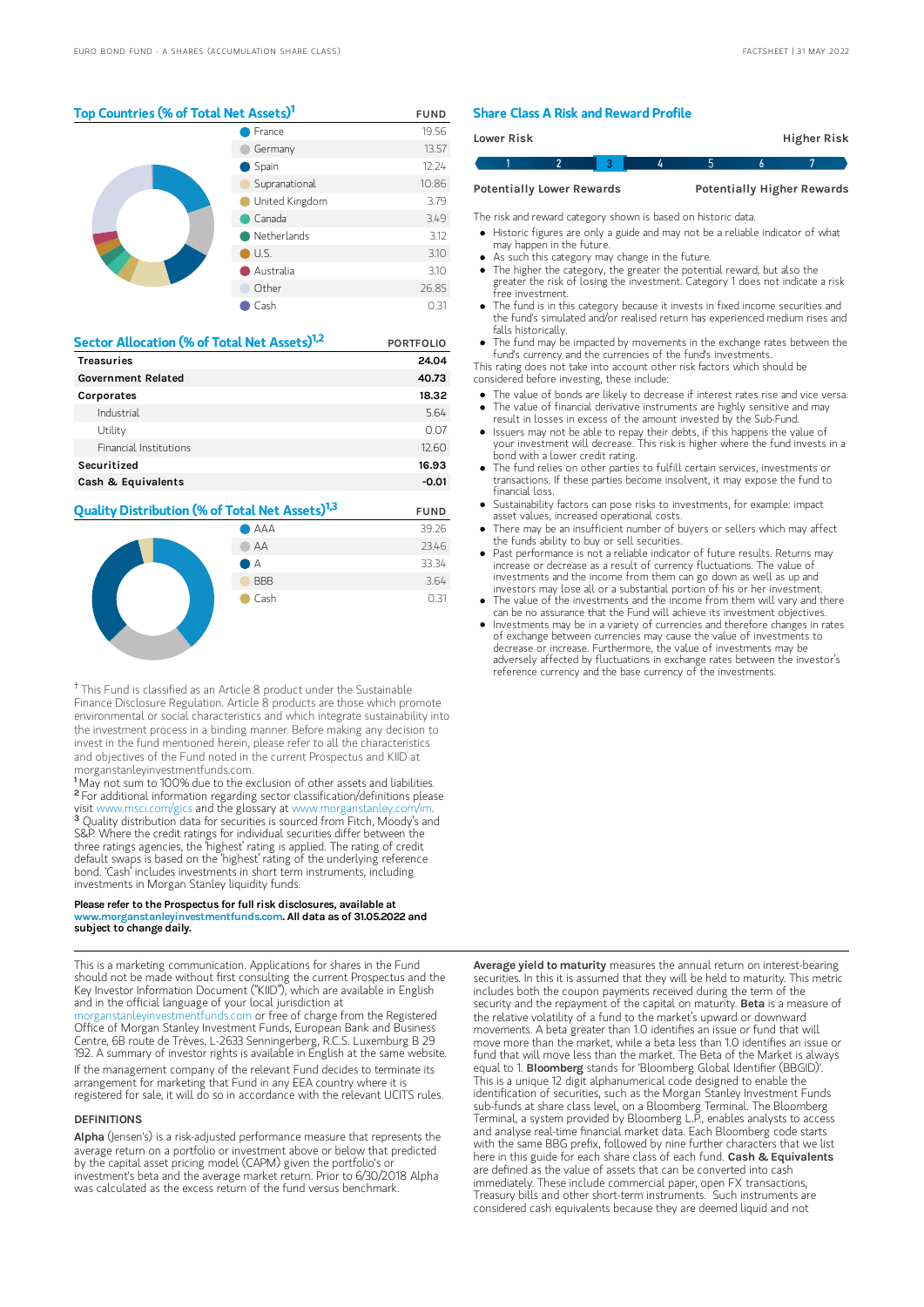subject to significant risk of changes in values. Duration is a measure of the sensitivity of the price (the value of principal) of a fixed-income investment to a change in interest rates. Duration is expressed as a number of years. Rising interest rates mean falling bond prices, while declining interest rates mean rising bond prices. Excess Return or value added (positive or negative) is the portfolio's return relative to the return of the benchmark. Information ratio is the portfolio's alpha or excess return per unit of risk, as measured by tracking error, versus the portfolio's benchmark. ISIN is the international securities identification number (ISIN), a 12 digit code consisting of numbers and letters that distinctly identifies securities. NAV is the Net Asset Value per share of the Fund (NAV), which represents the value of the assets of a fund less its liabilities. Number of holdings provided are a typical range, not a maximum number. The portfolio may exceed this from time to time due to market conditions and outstanding trades. R squared measures how well an investment's returns correlate to an index. An R squared of 1.00 means the portfolio performance is 100% correlated to the index's, whereas a low r-squared means that the portfolio performance is less correlated to the index's. Sharpe ratio is a risk-adjusted measure calculated as the ratio of excess return to standard deviation. The Sharpe ratio determines reward per unit of risk. The higher the Sharpe ratio, the better the historical risk-adjusted performance. Tracking error is the standard deviation of the difference between the returns of an investment and its benchmark. Volatility (Standard deviation) measures how widely individual performance returns, within a performance series, are dispersed from the average or mean value.

#### INDEX INFORMATION

The Blended Index performance shown is calculated using the MSCI Euro Debt Index from inception through 30 April 2007, the Euro-Aggregate Index to 31 December 2014 and the Bloomberg Euro-Aggregate A- or Better Index thereafter.

The Bloomberg Euro Aggregate Bond index is a broad-based flagship benchmark that measures the investment grade, euro-denominated, fixedrate bond market, including treasuries, government-related, corporate and securitized issues. Inclusion is based on currency denomination of a bond and not a country of risk of the issuer. The Euro Aggregate is a component of other flagship indices, such as the multi-currency Global Aggregate index and Pan-European Aggregate Index.

The MSCI Euro Debt Index is a broad-based benchmark for the sovereign and credit bond markets. It includes fixed rate debt denominated in the euro, or the various European Economic and Monetary Union (EMU) currencies, and rates as investment grade.

The Bloomberg Euro Aggregate A- or Better Index is a benchmark that measures the investment grade, euro-denominated, fixed- rate bond market, including treasuries, government-related, corporate and securitized issues. Inclusion is based on currency denomination of a bond and not country of risk of the issuer. Only bonds with a credit rating of A- or better are included.

"Bloomberg®" and the Bloomberg Index/Indices used are service marks of Bloomberg Finance L.P. and its affiliates, and have been licensed for use for certain purposes by Morgan Stanley Investment Management (MSIM). Bloomberg is not affiliated with MSIM, does not approve, endorse, review, or recommend any product, and. does not guarantee the timeliness, accurateness, or completeness of any data or information relating to any product.

#### DISTRIBUTION

This communication is only intended for and will only be distributed to persons resident in jurisdictions where such distribution or availability would not be contrary to local laws or regulations. In particular, the Shares are not for distribution to US persons.

Ireland: MSIM Fund Management (Ireland) Limited. Registered Office: The Observatory, 7-11 Sir John Rogerson's Quay, Dublin 2, D02 VC42, Ireland. Registered in Ireland as a private company limited by shares under company number 616661. MSIM Fund Management (Ireland) Limited is regulated by the Central Bank of Ireland. United Kingdom: Morgan Stanley Investment Management Limited is authorised and regulated by the Financial Conduct Authority. Registered in England. Registered No. 1981121. Registered Office: 25 Cabot Square, Canary Wharf, London E14 4QA, authorised and regulated by the Financial Conduct Authority. Dubai: Morgan Stanley Investment Management Limited (Representative Office, Unit Precinct 3-7th Floor-Unit 701 and 702, Level 7, Gate Precinct Building 3, Dubai International Financial Centre, Dubai, 506501, United Arab Emirates. Telephone: +97 (0)14 709 7158). Italy: MSIM Fund Management (Ireland)Limited, Milan Branch (Sede Secondaria di Milano) is a branch of MSIM Fund Management (Ireland) Limited, a company registered in Ireland, regulated by the Central Bank of Ireland and whose registered office is at The Observatory, 7-11 Sir John Rogerson's Quay, Dublin 2, D02 VC42, Ireland. MSIM Fund Management (Ireland) Limited Milan Branch (Sede Secondaria di Milano) with seat in Palazzo Serbelloni Corso Venezia, 16 20121 Milano, Italy, is registered in Italy with company number and VAT

number 11488280964. The Netherlands: MSIM Fund Management (Ireland) Limited, Rembrandt Tower, 11th Floor Amstelplein 1 1096HA, Netherlands. Telephone: 31 2-0462-1300. Morgan Stanley Investment Management is a branch office of MSIM Fund Management (Ireland) Limited. MSIM Fund Management (Ireland) Limited is regulated by the Central Bank of Ireland. France: MSIM Fund Management (Ireland) Limited, Paris Branch is a branch of MSIM Fund Management (Ireland) Limited, a company registered in Ireland, regulated by the Central Bank of Ireland and whose registered office is at The Observatory, 7-11 Sir John Rogerson's Quay, Dublin 2, D02 VC42, Ireland. MSIM Fund Management (Ireland) Limited Paris Branch with seat at 61 rue de Monceau 75008 Paris, France, is registered in France with company number 890 071 863 RCS. Spain: MSIM Fund Management (Ireland) Limited, Sucursal en España is a branch of MSIM Fund Management (Ireland) Limited, a company registered in Ireland, regulated by the Central Bank of Ireland and whose registered office is at The Observatory, 7-11 Sir John Rogerson's Quay, Dublin 2, D02 VC42, Ireland. MSIM Fund Management (Ireland) Limited, Sucursal en España with seat in Calle Serrano 55, 28006, Madrid, Spain, is registered in Spain with tax identification number W0058820B. Switzerland: Morgan Stanley & Co. International plc, London, Zurich Branch Authorised and regulated by the Eidgenössische Finanzmarktaufsicht ("FINMA"). Registered with the Register of Commerce Zurich CHE-115.415.770. Registered Office: Beethovenstrasse 33, 8002 Zurich, Switzerland, Telephone +41 (0) 44 588 1000. Facsimile Fax: +41(0) 44 588 1074.

Australia: This publication is disseminated in Australia by Morgan Stanley Investment Management (Australia) Pty Limited ACN: 122040037, AFSL No. 314182, which accepts responsibility for its contents. This publication, and any access to it, is intended only for "wholesale clients" within the meaning of the Australian Corporations Act. Hong Kong: This document has been issued by Morgan Stanley Asia Limited for use in Hong Kong and shall only be made available to "professional investors" as defined under the Securities and Futures Ordinance of Hong Kong (Cap 571). The contents of this document have not been reviewed nor approved by any regulatory authority including the Securities and Futures Commission in Hong Kong. Accordingly, save where an exemption is available under the relevant law, this document shall not be issued, circulated, distributed, directed at, or made available to, the public in Hong Kong. Singapore: This publication should not be considered to be the subject of an invitation for subscription or purchase, whether directly or indirectly, to the public or any member of the public in Singapore other than (i) to an institutional investor under section 304 of the Securities and Futures Act, Chapter 289 of Singapore ("SFA"), (ii) to a "relevant person" (which includes an accredited investor) pursuant to section 305 of the SFA, and such distribution is in accordance with the conditions specified in section 305 of the SFA; or (iii) otherwise pursuant to, and in accordance with the conditions of, any other applicable provision of the SFA. In particular, for investment funds that are not authorized or recognized by the MAS, units in such funds are not allowed to be offered to the retail public; any written material issued to persons as aforementioned in connection with an offer is not a prospectus as defined in the SFA and, accordingly, statutory liability under the SFA in relation to the content of prospectuses does not apply, and investors should consider carefully whether the investment is suitable for them. This publication has not been reviewed by the Monetary Authority of Singapore.

Chile: Neither the Fund nor the interests in the Fund are registered in the Registry of Offshore Securities (el Registro de Valores Extranjeros) or subject to the supervision of the Commission for the Financial Market (la Comisión para el Mercado Financiero). This document and other offering materials relating to the offer of the interests in the Fund do not constitute a public offer of, or an invitation to subscribe for or purchase, the Fund interests in the Republic of Chile, other than to individually identified purchasers pursuant to a private offering within the meaning of Article 4 of the Chilean Securities Act (la Ley del Mercado de Valores) (an offer that is not "addressed to the public at large or to a certain sector or specific group of the public").

Peru: The interests in the Fund have not been and will not be registered in Peru under Decreto Legislativo 862: Ley de Fondos de Inversión y sus Sociedades Administradoras or under Decreto Legislativo 861: Ley del Mercado de Valores (the "Securities Market Law"), and are being offered to institutional investors only (as defined in article 8 of the Securities Market Law) pursuant to a private placement, according to article 5 of the Securities Market Law. The interests in the Fund have not been registered in the securities market public registry (Registro Público del Mercado de Valores) maintained by, and the offering of the Fund interests in Peru is not subject to the supervision of, the Superintendencia del Mercado de Valores. Any transfers of the Fund interests shall be subject to the limitations contained in the Securities Market Law and the regulations issued thereunder.

#### IMPORTANT INFORMATION

EMEA: This marketing communication has been issued by MSIM Fund Management (Ireland) Limited. MSIM Fund Management (Ireland) Limited is regulated by the Central Bank of Ireland. MSIM Fund